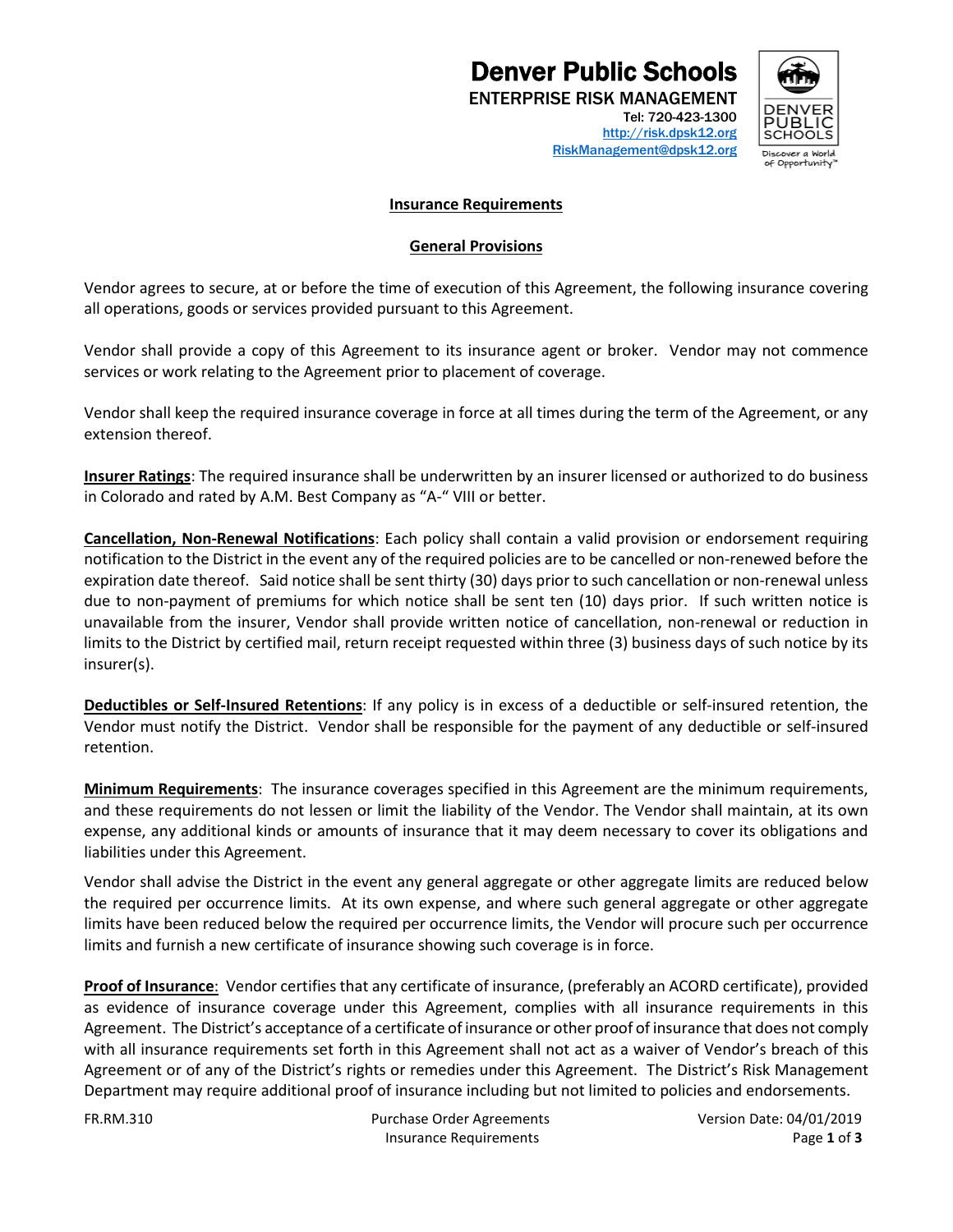### **Insurance Coverage and Limits**

**Workers' Compensation/Employer's Liability:** Vendor shall maintain the coverage as required by statute and shall maintain Employer's Liability insurance with limits of at least \$100,000 per occurrence for each bodily injury claim, \$100,000 per occurrence for each bodily injury caused by disease claim, and \$500,000 aggregate for all bodily injuries caused by disease claims.

Vendor expressly represents to the District, as a material representation upon which the District is relying on entering into this Agreement, that none of the Vendor's officers or employees who may be eligible under any statute or law to reject Workers' Compensation insurance shall affect such rejection during any part of the term of this Agreement, and that any such rejections previously effected, have been revoked as of the date Vendor executes this Agreement.

**Business Automobile Liability:** Vendorshall maintain Business Automobile Liability coverage with limits of at least \$1,000,000 each accident applicable to all owned, hired and non-owned vehicles used in performing services under this Agreement.

**Commercial General Liability:** Vendorshall maintain Commercial General Liability coverage with limits of at least \$1,000,000 for each occurrence, \$1,000,000 for each personal and advertising injury claim, \$2,000,000 products and completed operations aggregate, and \$2,000,000 policy aggregate.

**Professional Liability** – **Errors & Omissions (if applicable):** Vendor shall maintain Professional Liability coverage with limits of at least \$1,000,000 per claim and \$1,000,000 policy aggregate.

**Excess/Umbrella Liability:** Vendor shall maintain Excess or Umbrella Liability coverage with limits of at least \$1,000,000 per occurrence and \$1,000,000 policy aggregate. Coverage must be written on a "follow form" or broader basis.

**Sexual Abuse, Molestation or Misconduct (if applicable)**: Vendor shall maintain Sexual Abuse, Molestation or Misconduct coverage with limits of at least \$100,000.

**Commercial Crime (if applicable):** Vendor shall maintain Commercial Crime coverage with limits of at least \$1,000,000. Coverage shall include but not be limited to theft of District's money, securities or valuable property by Vendor's employees (including any extended definition of employee). The School District No. 1 in the City and County of Denver, d/b/a Denver Public Schools shall be named as Loss Payee as its interest may appear.

**Aircraft Liability – Aircraft or Drone use (if applicable):** Vendor shall maintain Aircraft Liability insurance covering all manned and/or unmanned aircraft used in the performance of the work with limits of at least \$1,000,000 single limit.

**Liquor Legal Liability (if applicable):** Vendor shall maintain Liquor Legal Liability coverage with limits of at least \$1,000,000 per claim and \$1,000,000 policy aggregate.

**Garagekeepers Liability (if applicable):** Vendor shall maintain Garagekeepers Liability coverage with limits of at least \$1,000,000 aggregate.